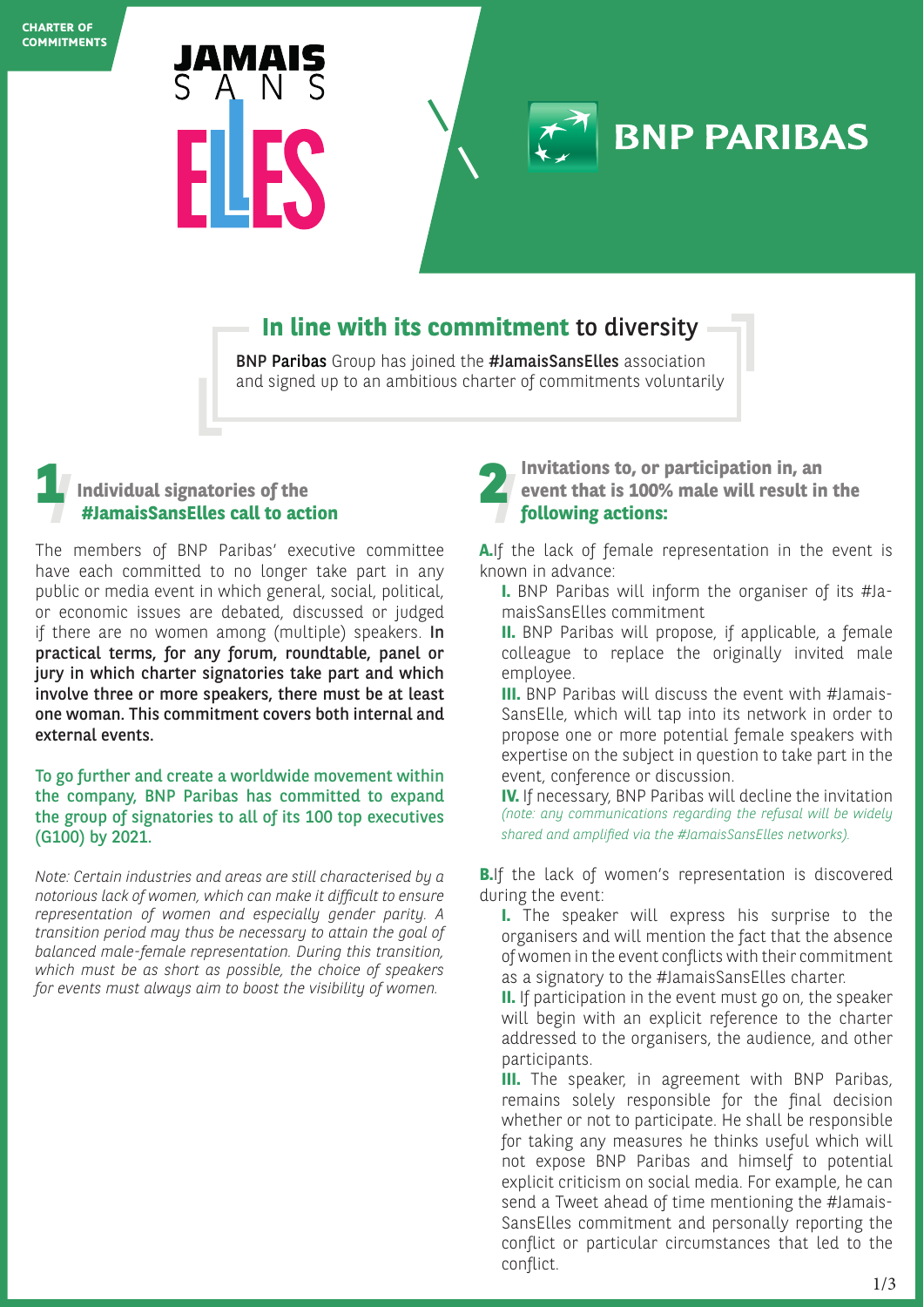

BNP Paribas will share its #JamaisSensElles commitment with audiences inside and outside the company when relevant, particularly via posts on social media.

## **In its communications,**

BNP Paribas commits to promoting an image of diversity and inclusion.

## **Action plans for gender equality 4**

BNP Paribas' workforce is 52% female and 48% male. The Group has promoted an ambitious policy of equal rights and opportunity throughout its business ecosystem for many years and in all the countries where it operates.

BNP Paribas is committed to:

Gender diversity in its business line: Jean-Laurent Bonnafé, director and CEO, and also Thematic Champion of United Nations' "HeForShe" movement, stands with all employees to promote initiatives supporting gender diversity in the Group's business lines. BNP Paribas has notably committed to improving gender diversity in those areas of the bank staffed mostly by women or men.

Women's representation in corporate governance: The Group has set the goal of facilitating women's access to positions of responsibility. This ambition includes specific targets with results are reported regularly. For example, BNP Paribas aims to have more than 25% fe-



*Tatiana F-Salomon* Copresidente

*Guy Mamou-Mani* Copresident



*Jean-Laurent Bonnafé* Director and Chief Executive Officer of BNP Paribas

*Philippe Bordenave* Chief Operating Officer

*Natacha Quester-Séméon* Spokespeople

*Xavier Alberti* Founding Member *Michel Konczaty*  Deputy Chief Operating Officer *Jacques D'Estais*  Deputy Chief Operating Officer and Head of International Financial Services

male representation among members of its executive committees, and more than 30% female representation among senior manager positions by 2020. The success of this policy will rely on the commitment of all employees and on the employee networks encouraging gender equality and mentorship.

A more inclusive economy: The Group encourages the growth of women's entrepreneurship through special policies and programmes, partnerships, and dedicated support. BNP Paribas supports women entrepreneurs in France through €2 billion of loans and by allocating 10% of its equity investments to companies led by women entrepreneurs.